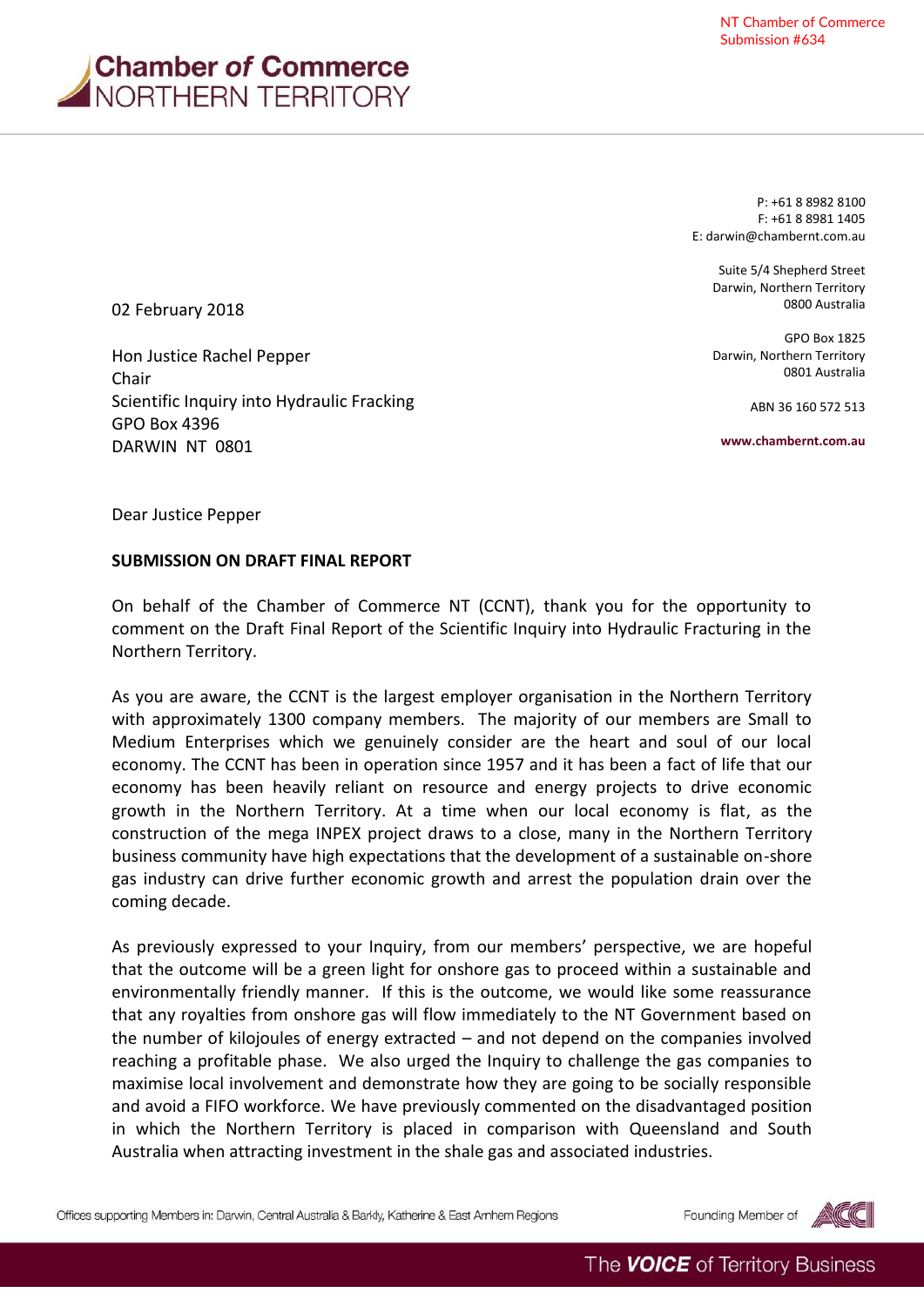## **Additional Information**

In February 2017 and in January 2018, CCNT surveyed its members to ascertain what they considered were the major issues facing NT Business. Both surveys confirmed that business considers we are in a stagnating economy with many of our companies looking to downsize or even close during 2018. These survey results are consistent with the recent CommSec State of the States Report that shows the NT lags all other State/Territory economies on six of its eight indicators.

Going forward, there was a clear message from our members that they believe the development of a sustainable onshore gas industry is critical to the economic future of the Northern Territory and would like to see it commence as soon as possible. Importantly, the development of this industry offers to generate much needed employment and business opportunities in some of our regional and remote areas, as outlined by the report by ACIL ALLEN, which we hold to be a conservative view of the economic impacts of the industry.

We are pleased that the Draft Final Report concludes that "… the challenges and risks associated with any onshore gas industry in the NT are manageable …." (p50 Summary of Draft Final Report). And we will naturally be emphasising this point to our political leaders.

We are also aware that a number of other industry bodies (such as the Darwin Major Business Group) have also provided detailed feedback on various recommendations and rather than repeat them here – they generally reflect our views as well.

Like others, we are supportive of many of the Inquiry's draft recommendations, but we do have issues with others that, if implemented, will have the unintended consequence of preventing any commercially sustainable development of our onshore gas industry.

For example, Recommendation 14.9 – any person may lodge an objection to the proposed grant of an exploration permit. This potentially opens a can of worms for parties that are singularly against any onshore gas development per se to delay and stymie commercial proposals (regardless of the scientific evidence provided)

Another example is Recommendation 14.29 - That the Government consider enacting provisions

that reverse the onus of proof or create rebuttable presumptions for pollution and environmental

harm offences for all regulated onshore shale gas activities. Once again, this provides an opportunity for vexatious parties to stall any commercial development to a point where the commercial proponent has no choice but to look elsewhere to invest.

Recommendation 14.29 also reflects a number of other Recommendations contained in the Draft Final Report that seem to unfairly discriminate solely against the gas industry – and are not applied to any other industry sector regardless of the fact that they may have similar environmental impacts.

Offices supporting Members in: Darwin, Central Australia & Barkly, Katherine & East Arnhem Regions

Founding Member of